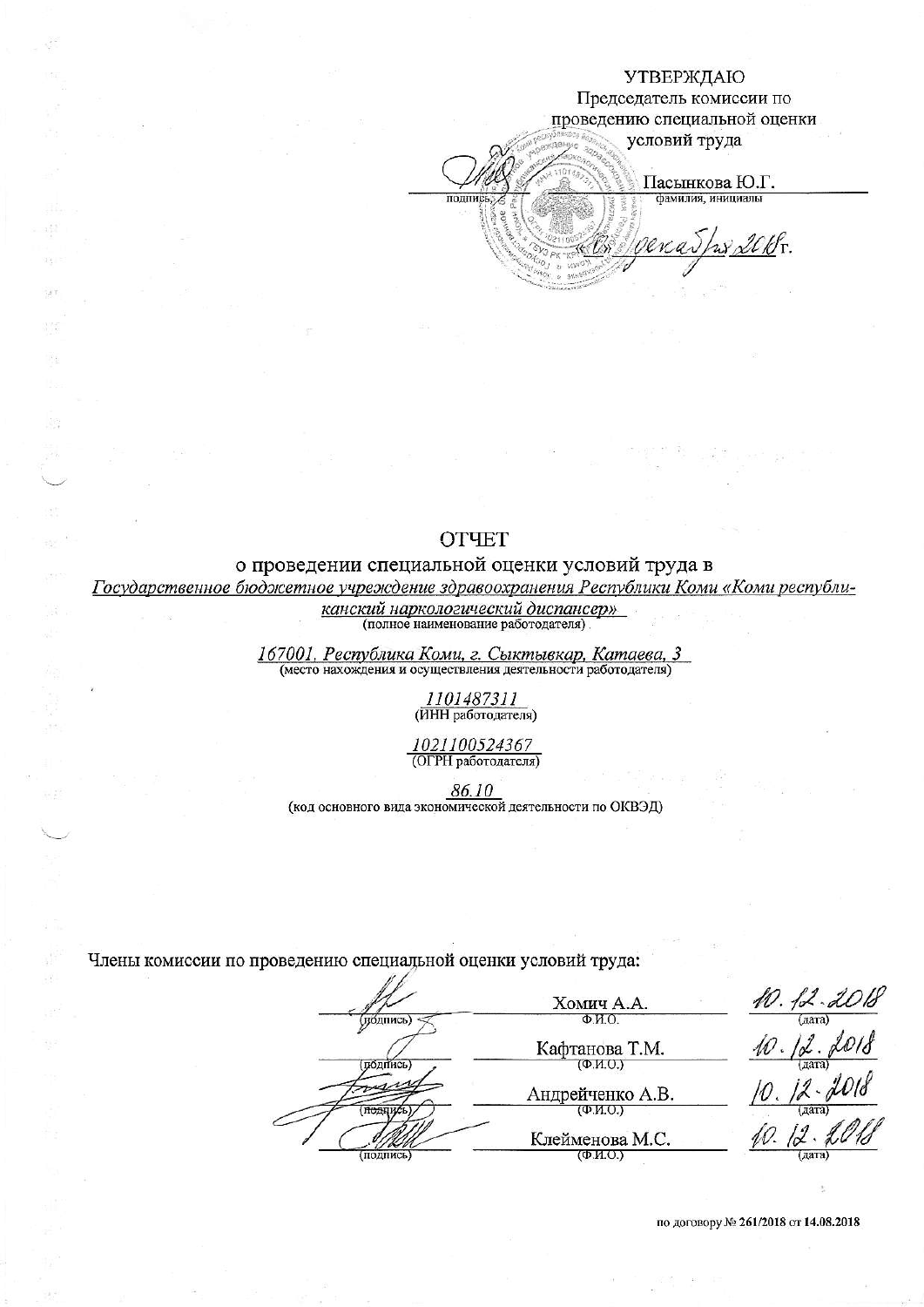# Сводная ведомость результатов проведения специальной оценки условий труда

Наименование организации: Государственное бюджетное учреждение здравоохранения Республики Коми «Коми республиканский наркологический диспансер» Таблина 1

|                                 |             |                                                                                        |                                                                                                                                                                 |         |              |          |     |     | $1$ HOMESTAN $\cdot$ |  |  |
|---------------------------------|-------------|----------------------------------------------------------------------------------------|-----------------------------------------------------------------------------------------------------------------------------------------------------------------|---------|--------------|----------|-----|-----|----------------------|--|--|
|                                 |             | Количество рабочих мест и<br>численность работников, занятых на<br>этих рабочих местах | Количество рабочих мест и численность занятых на них<br>работников по классам (подклассам) условий труда из числа<br>рабочих мест, указанных в графе 3 (единиц) |         |              |          |     |     |                      |  |  |
| Наименование                    |             | в том числе на которых                                                                 | класс 1                                                                                                                                                         | класс 2 |              |          |     |     |                      |  |  |
|                                 | всего       | проведена специальная<br>оценка условий труда                                          |                                                                                                                                                                 |         | 3.1          | 3.2      | 3.3 | 3.4 | класс $4$            |  |  |
|                                 |             |                                                                                        |                                                                                                                                                                 |         | $-0$         |          | 8   | Q   | 10                   |  |  |
|                                 |             |                                                                                        |                                                                                                                                                                 |         |              | $\Omega$ |     |     |                      |  |  |
| Рабочие места (ед.)             | 138         |                                                                                        |                                                                                                                                                                 |         |              |          |     |     |                      |  |  |
| Работники, занятые на рабо-     | 134         |                                                                                        |                                                                                                                                                                 | 2       | $\mathbf{0}$ |          |     |     |                      |  |  |
| чих местах (чел.)               |             |                                                                                        |                                                                                                                                                                 |         |              |          |     |     |                      |  |  |
| из них женщин                   | 109         |                                                                                        |                                                                                                                                                                 |         |              |          |     |     |                      |  |  |
| из них лиц в возрасте до 18 лет | $\mathbf 0$ |                                                                                        |                                                                                                                                                                 | ο       |              |          |     |     |                      |  |  |
| из них инвалидов                | າ           |                                                                                        |                                                                                                                                                                 |         |              |          |     |     |                      |  |  |

|     | Индивидуальный номер рабочего места<br>Профессия/<br>должность/<br>специальность работника |                | Классы (подклассы) условий труда |                                                        |                |           |                      |                |                    |                          |                           |                |                   | <b>TEXET</b>               |                                  |                                            |                                                                                   |                                             |                                                            |                                                                 |                                                              |                                                  |                                                |
|-----|--------------------------------------------------------------------------------------------|----------------|----------------------------------|--------------------------------------------------------|----------------|-----------|----------------------|----------------|--------------------|--------------------------|---------------------------|----------------|-------------------|----------------------------|----------------------------------|--------------------------------------------|-----------------------------------------------------------------------------------|---------------------------------------------|------------------------------------------------------------|-----------------------------------------------------------------|--------------------------------------------------------------|--------------------------------------------------|------------------------------------------------|
|     |                                                                                            | химический     | биологический                    | преимущественно фиброген-<br>ного действия<br>ипогодев | шум            | инфразвук | ультразвук воздушный | вибрация общая | вибрация покальная | неионизирующие излучения | излучения<br>ионизирующие | микроклимат    | среда<br>световая | тяжесть трудового процесса | напряженность трудового процесса | труда<br>Итоговый класс (подкласс) условий | условий<br>учетом эффективного применения<br>Итоговый класс (подкласс)<br>$\circ$ | Повышенный размер оплаты труда<br>(Aa, HCT) | Ежегодный дополнительный оплачивас-<br>мый отпуск (да/нет) | рабоче-<br>Сокращенная продолжительность<br>го времени (да/нет) | Молоко или другие равноценные пище-<br>вые продукты (да/нет) | -профилактическое питание<br>Лечебно<br>(да/нет) | пенсионное обеспечение<br>Льготное<br>(да/нет) |
|     | $\overline{2}$                                                                             | 3              | 4                                | 5                                                      | 6              | 7         | 8                    | 9              | 10                 | 11                       | 12                        | 13             | 14                | 15                         | 16                               | 17                                         | 18                                                                                | 19                                          | 20                                                         | 21                                                              | 22                                                           | 23                                               | 24                                             |
|     | Диспансерно-<br>поликлиническое отделение                                                  |                |                                  |                                                        |                |           |                      |                |                    |                          |                           |                |                   |                            |                                  |                                            |                                                                                   |                                             |                                                            |                                                                 |                                                              |                                                  |                                                |
| 136 | Заведующий отделением,<br>врач-психиатр-нарколог                                           | $\overline{2}$ | 3.2                              | ٠                                                      |                | ٠         |                      | ٠              | ۰                  |                          |                           |                | 2                 | ٠                          | 3.1                              | 3.3                                        | ۰                                                                                 | Да                                          | Да                                                         | Да                                                              | Her                                                          | Her                                              | Нет                                            |
|     | Административно-<br>хозяйственная служба                                                   |                |                                  |                                                        |                |           |                      |                |                    |                          |                           |                |                   |                            |                                  |                                            |                                                                                   |                                             |                                                            |                                                                 |                                                              |                                                  |                                                |
| 137 | Инженер по защите информа-<br>ции                                                          |                |                                  |                                                        |                |           | ۰                    | ۰              | ۰                  | ۰                        | ٠                         | $\blacksquare$ | 2                 |                            | L                                | $\overline{2}$                             |                                                                                   | Her                                         | Нет                                                        | Нет                                                             | Her                                                          | Her                                              | Her<br>Her                                     |
| 138 | Инженер по ремонту                                                                         | ۰              | ۰                                | щĐ,                                                    | $\blacksquare$ | ۰         | ۰                    | ٠              |                    |                          |                           |                | $\overline{2}$    |                            | Ξ                                | $\mathbf{2}$                               | ٠                                                                                 | Нет                                         | Нет                                                        | Her                                                             | Her                                                          | Her                                              |                                                |

Дата составления: 24.11.2018

| . .                                                                 |           |
|---------------------------------------------------------------------|-----------|
| Председатель комиссии по проведению специальной обещи условий труда |           |
| главный врач                                                        |           |
| (должность)                                                         | (подпись) |

 $10.12.206$  $(Ta)$ 

Таблица 2

Члены комиссии по проведению специальной оценки условий труда:  $\frac{\text{XOMич A.A}}{\Phi \text{MO}}$ **Tri** Кафтанова Т.М.  $\overline{\text{map}}$ Андрейченко А.В.  $(nonon)$  $26$ Клейменова М.С. g.  $(Ta)$ 

Пасынкова Ю.Г.

 $\overline{\Phi}$ <sub>MO</sub>

специалист отдела кадров

специалист по охране труда

главная медсестра

председатель профкома

(полжность

Эксперт(-ы) организации, проводившей специальную оценку условий труда: Ненев Николай Анатольевич 412  $(Φ.M.O.)$  $(nonunc.)$ (№ в реестре экспертов)

 $\mathcal{D}$  $20y$  $4.11.$